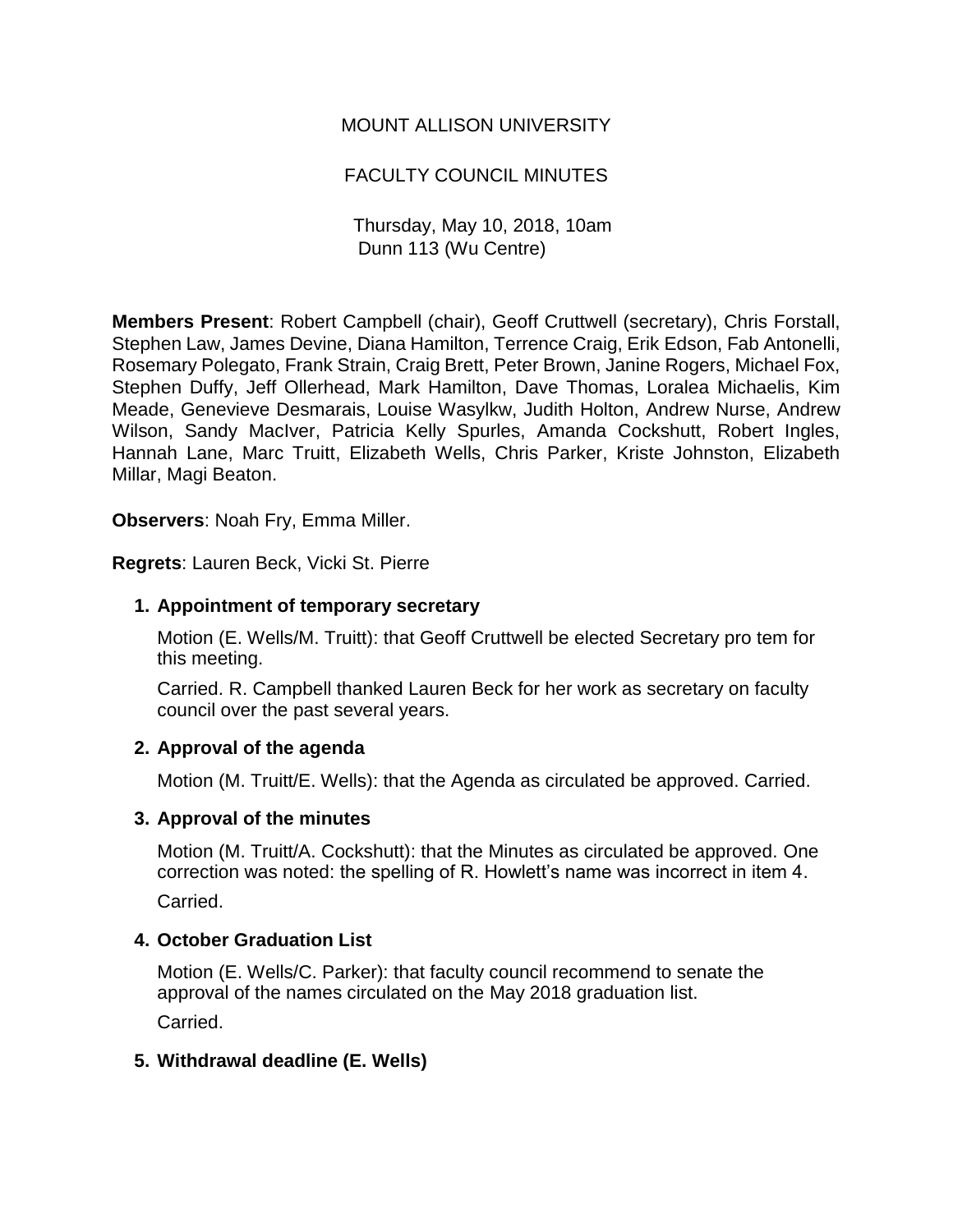E. Wells spoke to the matter. Last year a temporary change was made to the academic calendar so that students could withdraw from courses any day up to the last day of classes (previously students could only withdraw in the first 8 weeks of class); the academic matters committee was looking for feedback on this change.

S. Law thought the change was bad. One of the stated reasons for the change was mental health for students. However, he found that the change negatively impacted the mental health of those students who stayed in a course which involved group work, with many groups losing members by withdrawal right at the end of the course. He also felt it led to students not confronting the work required to finish the course; they put off the decision until the last minute then dropped.

S. MacIver noted that while he was one of the original proponents of the change, he now believes it has an overall negative impact. He found a similar problem with group work in his course and in a new first-year course in Commerce (1011).

L. Michaelis noted a recent shift in student's attitudes. She found a higher incidence of students not submitting work, not attending class, and receiving poor grades than in previous years. She noted that it's hard to tell if this may be related to other factors, but since this was one of the major academic factors that had changed from previous years, it certainly seemed relevant.

A. Cockshutt agreed with L. Michaelis, noting that there seemed to be lower participation in class and higher DFW (D, F, Withdraw) rates than in previous years. Another problem in the sciences was students receiving a failing grade in a lab before the end of the term then choosing to withdraw from the course (failing a lab means they would have failed the course).

L. Wasylkw agreed that the change was negative; she found that 10% of students in her 3<sup>rd</sup> year course had been negatively impacted by the change. In one case, a student who would have received a B in an upper-year course chose to withdraw instead, meaning they would take the course again later, using additional faculty resources. She believes the change fosters a culture focused on achievement instead of learning.

P. Kelly-Spurles noted there was an issue where students couldn't withdraw from courses they would have wanted due to student loan issues.

A. Wilson would like to revisit the issue in September meetings. He has also found a new culture: students who would have dropped out in the past stay in the course only to take a W at the end. C. Forstall noted a similar problem, and H. Lane agreed that it felt like students were staying too long in courses they should drop earlier.

J. Devine noted that part of the logic for the change was to decrease the requests for late withdrawals that the Deans had to handle and asked whether the Deans had found this to be the case. A. Cockshutt and E. Wells believed it had decreased the overall number of requests, although there were still some after the last day of classes. A. Cockshutt noted, however, that if the deadline for withdrawals was reverted, it would be better to have mental health professionals rather than Deans handle such requests.

M. Hamilton noted that there were two issues here which should be separated: the issue of who gives permission for late withdrawals, and the issue of when withdrawals happen.

L. Michaelis noted that to alleviate stress around grades and evaluation, more needed to be changed than just the date of withdrawals; changing this one thing in an environment in which students are still being evaluated doesn't help.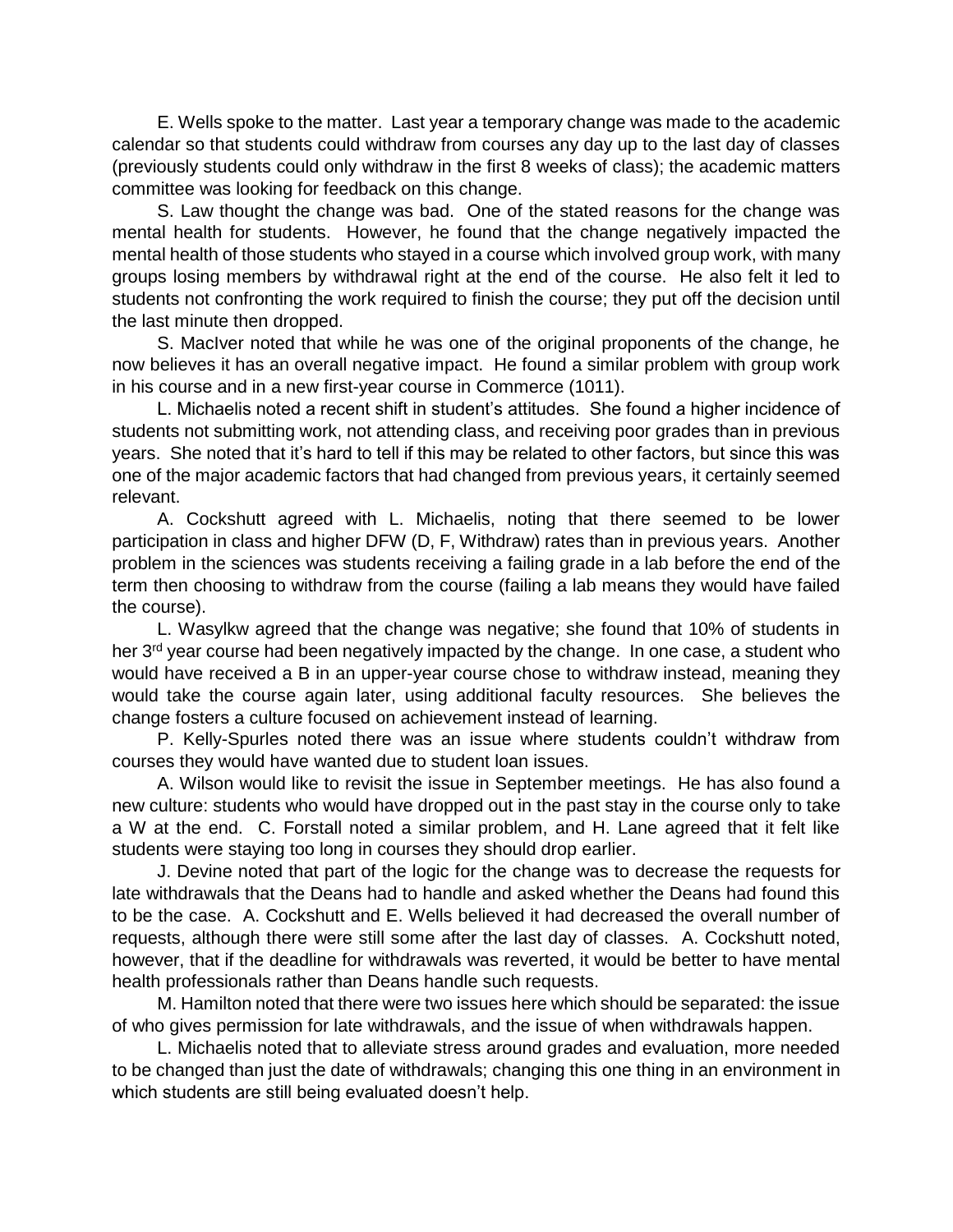K. Meade noted that given the level of concern around this issue, it will be important to do some data analysis related to the issues as soon as possible.

C. Forstall agreed. He also noted that students he talked to who withdraw late were grateful for the change. He also wondered how well advertised the change was. E. Wells noted that it was discussed in first-year orientation and emails had gone out to upper-year students, but these aren't always read.

S. MacIver noted that 4 of the 16 students in his upper-year course chose to withdraw late.

E. Wells said that she will take these comments back to the academic matters committee; they make strike a subcommittee to look at this issue.

### (6) **Certificates (E. Wells)**

E. Wells noted that Sociology was planning to pilot a certificate in Diversity and Inclusivity. The academic matters committee was looking for feedback on other certificate programs here and whether this is a direction the university community is interested in pursuing. She noted that if certificate programs stay under 24 credits, they do not need approval by MPHEC.

R. Campbell asked if a certificate was something a student could get independently, or if it needed to be part of a degree; C. Parker and E. Wells noted that both were being considered and they were looking for general feedback.

L. Michaelis noted that it was difficult to assess the idea without knowing precisely what it would look like. A. Cockshutt noted that the question of whether it is part of a degree or not is an important factor; she would prefer to only see it as part of a degree.

S. MacIver noted that Commerce was quite interested in the idea as both a recruiting tool and as a method for students to differentiate themselves in their upper years. M. Beaton noted that in Biology having a certificate in a specific area could help students get employed.

C. Forstall asked if the certificates were using existing courses; E. Wells noted that that was the plan since we didn't currently have resources to offer additional courses.

E. Wells concluded by noting that it seemed as if people weren't opposed to the idea but that it would need more specifics; she will return to Academic matters and bring back a more specific proposal.

### (7) **Size and shape of degrees (E. Wells)**

E. Wells described how CS was proposing a new kind of academic program: "CS+X", which involves courses in both computer science and another discipline (right now plans just for Geography and Environment and Chemistry), but is not a full double major. The proposals raised two concerns from academic matters that they would like faculty council's input on. The first issue was that the proposed program had no minor, the second that it involved a very high number of credits (approximately 90).

G. Cruttwell spoke about the rationale for the proposed programs. They were developed from similar new programs at several universities in the US; those universities had found that many students wanted to take both Computing Sciences and another discipline but doing a double major was infeasible. As such, they created "CS+X" which consisted of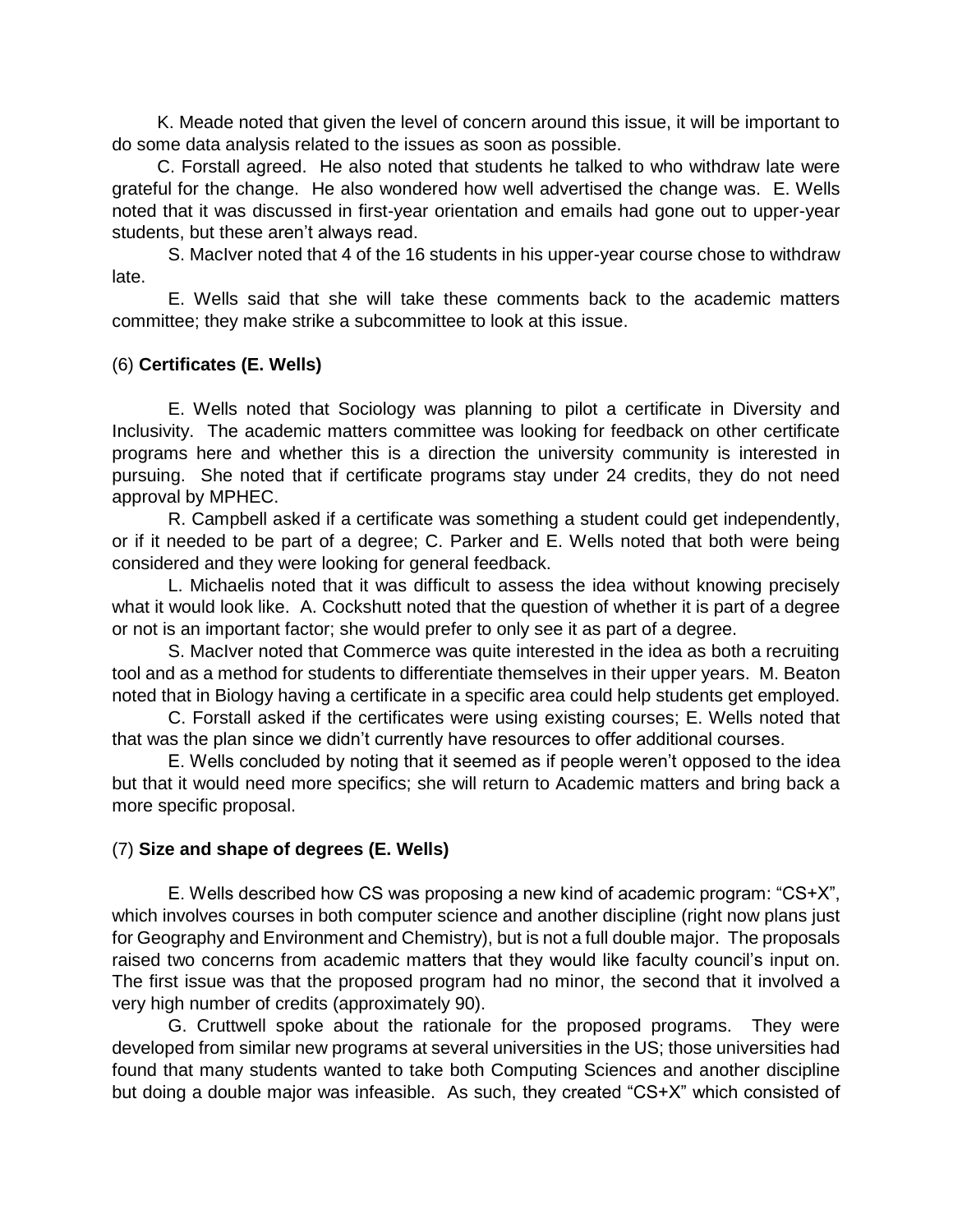many courses for the major in both disciplines (but not all). The proposed programs would not need a minor as they already had courses from two disciplines; the program was also useful for students as it prescribed precisely which courses would fit best between the two disciplines.

A. Cockshutt felt that the number of credits in the proposed program was not too high as it was similar to the current number of credits to do a major and minor.

E. Wells noted that the committee liked the idea overall; C. Parker noted that a program like this would require a new category in the calendar (something like "Joint Major").

C. Forestall liked the idea a lot. M. Fox noted that the idea had the support of the Geography and Environment department. J. Devine liked the idea but noted that logistics (in terms of course scheduling) may prove to be an issue.

J. Ollerhead noted in response that one of the benefits of this approach is that the relevant departments would be more aware of their responsibility to avoid scheduling conflicts, as opposed to now where it is impossible to know what double majors students would want to take and thus impossible to know what schedule conflicts to avoid.

A. Wilson noted that in religious studies they see a number of students doing double majors and wondered if this approach of a "Joint Major" could be more broadly applicable.

C. Parker noted in response that it could be, but any specific program would have to be developed by the relevant departments, agreed upon by senate, and then go on to MPHEC.

R. Polegato asked whether this agenda item was about size and shape of degrees generally or about this specific proposal; E. Wells responded that it was about the general shape but influenced by this specific proposal.

P. Kelly Spurles voiced support for the proposal, noting that it recognized important aspects of interdisciplinarity, and should be helpful for students.

E. Wells noted that she would take the comments back to the committee, but it looks like the specific proposals should move forward, possibly with the additional creation in the calendar of "Joint Major" degree category.

## (8) **CRC Programme: Updates and Mount Allison Context (J. Ollerhead)**

J. Ollerhead wished to inform the committee about updates to CRCs (Canada Research Chairs) here at Mount Allison. He noted that Dr. (Doug) Campbell had been renewed as a Tier 1 chair, Dr. Finkel had resigned (freeing up a Tier 2 chair) and the recent reallocation exercise had kept Mt. Allison with the same total number of CRCs as previously. Thus, at the current time we have a vacant Tier 2 chair, and this can be in any area of the university. In addition, the government is emphasizing that the chairs be allocated in such a way as to emphasize equity and diversity.

At the current time, J. Ollerhead is planning to have a call for nominations in the summer, to decide on the candidate before the end of the summer, and to put in the application to the CRC program by the October deadline.

### (9) **Report from the chair**

R. Campbell noted that in addition to the tenure-track hiring, there were several other hiring processes underway: an Indigenous advisor, a director of Computing Services, an Owens Art Gallery directory, and a Director of Experiential learning. He noted that this was